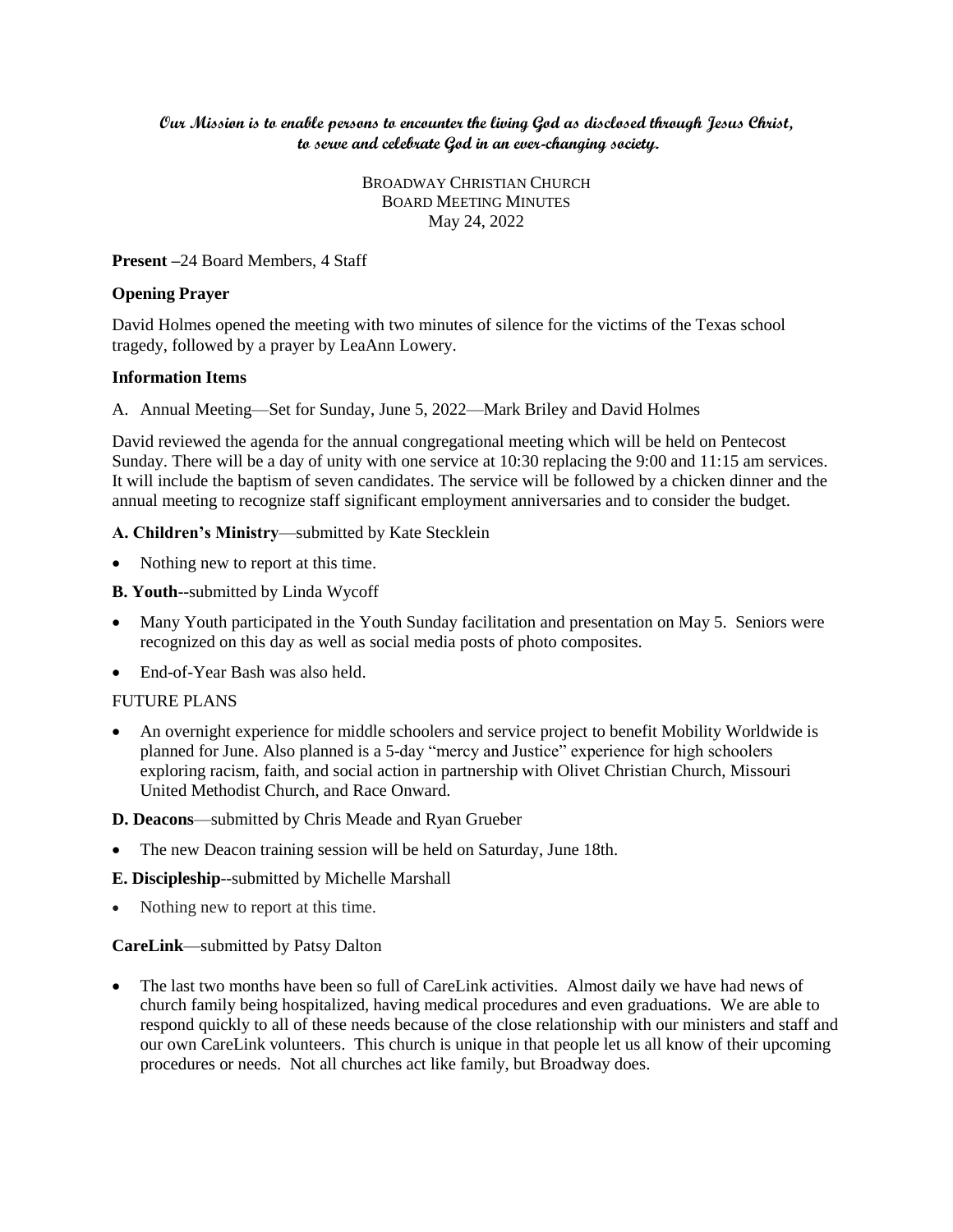- One of our exciting events this last month was participation in "Taste and See" under the guidance of John Delaporte. The crowds at those events continue to grow and John always comes up with a way to feature each of the small groups and other volunteer opportunities.
- For CareLink, "Taste and See" really helps us recruit new volunteers and this past event was no exception. We are able to personally explain our 12 CareLink ministries and to invite people to join us. We get at least five sign-ups each time, and more at the last event.

## FUTURE PLANS

 Meanwhile, we continue to plan for a gathering of CareLink volunteers this summer just for fellowship and fun.

# **F. Elders**—Jim Dunne

Elders will partner with Deacons for the June 18th training.

# **G. Fellowship Ministry**—submitted by Jennifer Reed

- Easter Brunch was very well attended and there was plenty of food and fellowship.
- Taste and See Event was sponsored by Discipleship and featured foods that Jesus and His disciples consumed. The event was also well attended.

# FUTURE PLANS

- Annual Meeting Chicken Dinner: Information and an article have been submitted for announcements of the 64th Annual Meeting and chicken dinner.
- We are planning on 225-250 which is just a tad higher than the last couple of Chicken Dinners attendance. We ordered 500 pieces of chicken from Gerbes for \$500. They were the only place that would do baked chicken and they were \$150 cheaper than the other lowest bid. We ordered 350 pieces fried and 150 baked. Left over chicken will be sold 4 pieces for \$5. MENU: Fried or baked chicken, Cole slaw, watermelon, green beans, baked beans, cornbread pudding, biscuits/rolls and butter and jelly. Drinks: water, coffee, ice tea, and lemonade. We are asking members for donations of desserts and time.

# **H. MOM**--submitted by Wayne Dykstra and Jan Jones

- Broadway distributed food (for the Food Bank) to 208 families on April 27th.
- We served 125 meals at Loaves and Fishes on April 30th.
- We provided a meal to the residents of Ronald McDonald House May 21st.
- All of the plots in the community garden are being used.
- Broadway provided treats and a meal to our Partners in Education at CELN May 2nd and May 5th.
- Broadway gave a check for \$30,000 to Habitat for Humanity.
- Three Mobility Carts have been procured for the youth to decorate.

# FUTURE PLANS

- Reconciliation Ministry Pilgrimage will be the Trail of Tears in the summer of 2023.
- John DeLaporte is planning a mixed race mission trip for the youth.
- Mobile Food Bank May  $25<sup>th</sup>$ .
- EL Salvador Mission. Eleven participants will be leaving Columbia June 10th, returning June 17th.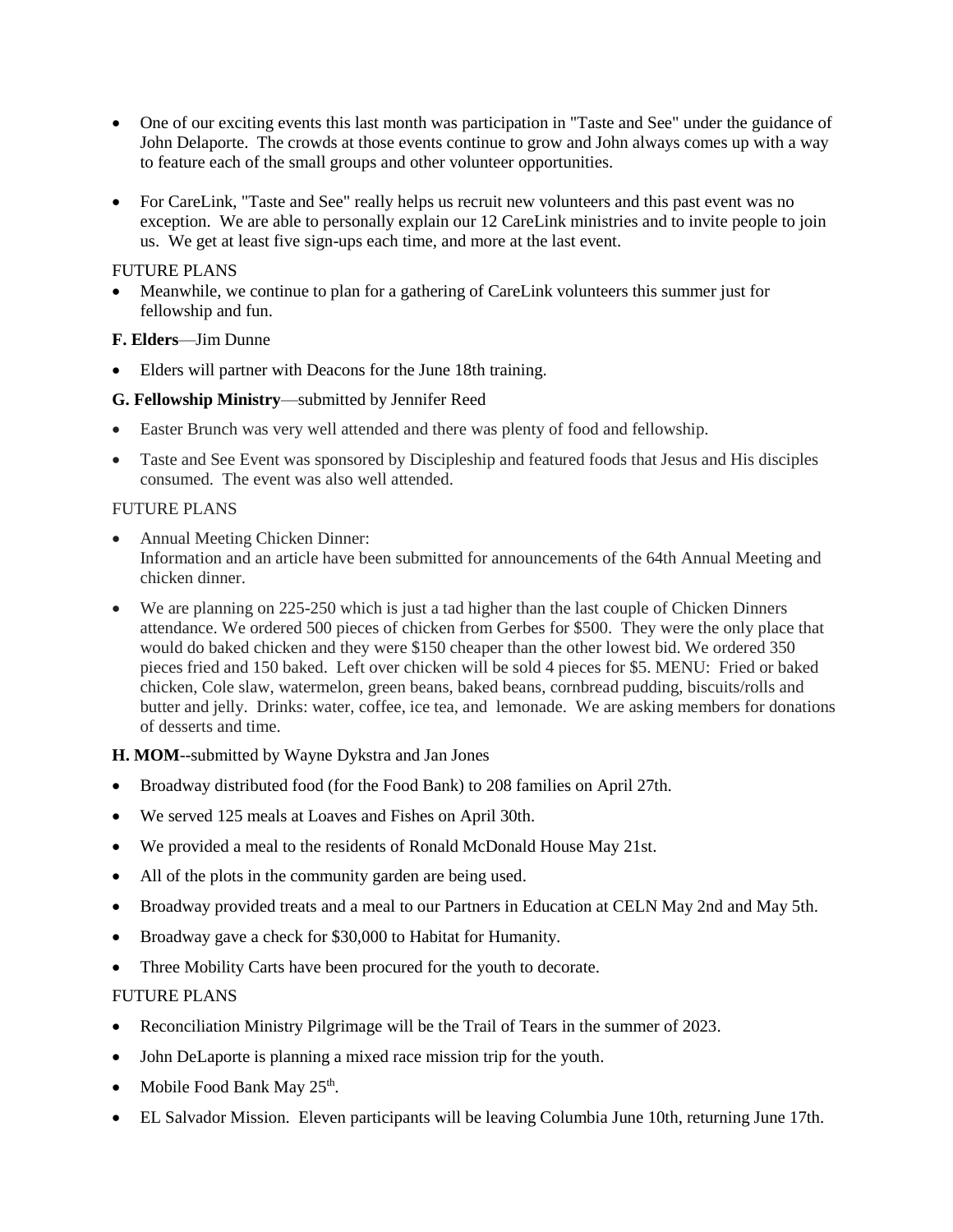Habitat Garage Sale 2023 will be April 15th.

## **I. Resources-Permanent Funds**—submitted by Phil Fichter

- The Permanent Funds committee is planning a campaign to promote contributions to Permanent Funds. It will be timed to take place several months after the pledge drive.
- **J. Resources-Property**--submitted by Ken Welty
- Established a Sub-committee to update bus usage policy. Sub-Committee members are: Ken Butler, Jack Miles, Marilyn McCreary, John Poehlmann and Ken Welty. The policy will be reviewed at the next property meeting then forward to Executive committee.

## **K. Worship Ministry**—submitted by Jan Farr

Nothing new to report since the April meeting.

### **Membership Report** -Ingrid Luckenbill

Ingrid reported that two new members were added in May, bringing the total to 651, with 599 of those being active.

### **Financial Report**-Ingrid Luckenbill and Martha Head

Martha reported that our finances are on target for this year with just two months remaining in the fiscal year. Current Net Activity at the end of April was \$8,831.63.

## **Executive Committee Report—**David Holmes

After careful consideration of the pledges received to date and anticipated, the Executive Committee is recommending a 2022-2023 budget with requested modest increases to ministry areas, but with staff salaries staying the same as in the 2021-2022 budget.

#### **Action Items—2022-2023 Budget**—Mark Briley and David Holmes

Board members expressed their feelings that after a challenging year the staff were deserving of salary increases. It was agreed that the budget will be reviewed periodically and that a six month revision could be considered if income supports it.

Wayne Dykstra moved to accept the proposed budget to be forwarded to the congregation for their approval. Chris Meade seconded the motion, and it passed.

#### **New Business**

Ken Askren requested that reports from the Action Teams be included in Board reports. Mark agreed that that would be appropriate and will be requested of the Action Team leads. He also reiterated that Action Teams do not appear as separate line items in the budget because they work in tandem with the ministry areas.

#### **Minister's Remarks**

**Terry Overfelt** celebrated the success of Youth Sunday with many enthusiastic youth participating. She is still getting positive feedback from that event.

**John DeLaporte** also expressed appreciation for the energy and impact of the youth as demonstrated in the Youth Sunday presentation.

He has also been engaged with a lot of new visitors and had successful meetings where a common theme was that Broadway "felt like home."

**Mark Briley** remarked that unforeseen challenges of the past two years have made it hard to plan ahead as we would like. He recalled a sentiment that the best hope for the world is the local congregation. Rather than being overwhelmed with the needs of the world, "Do for one what you wish you could do for all."